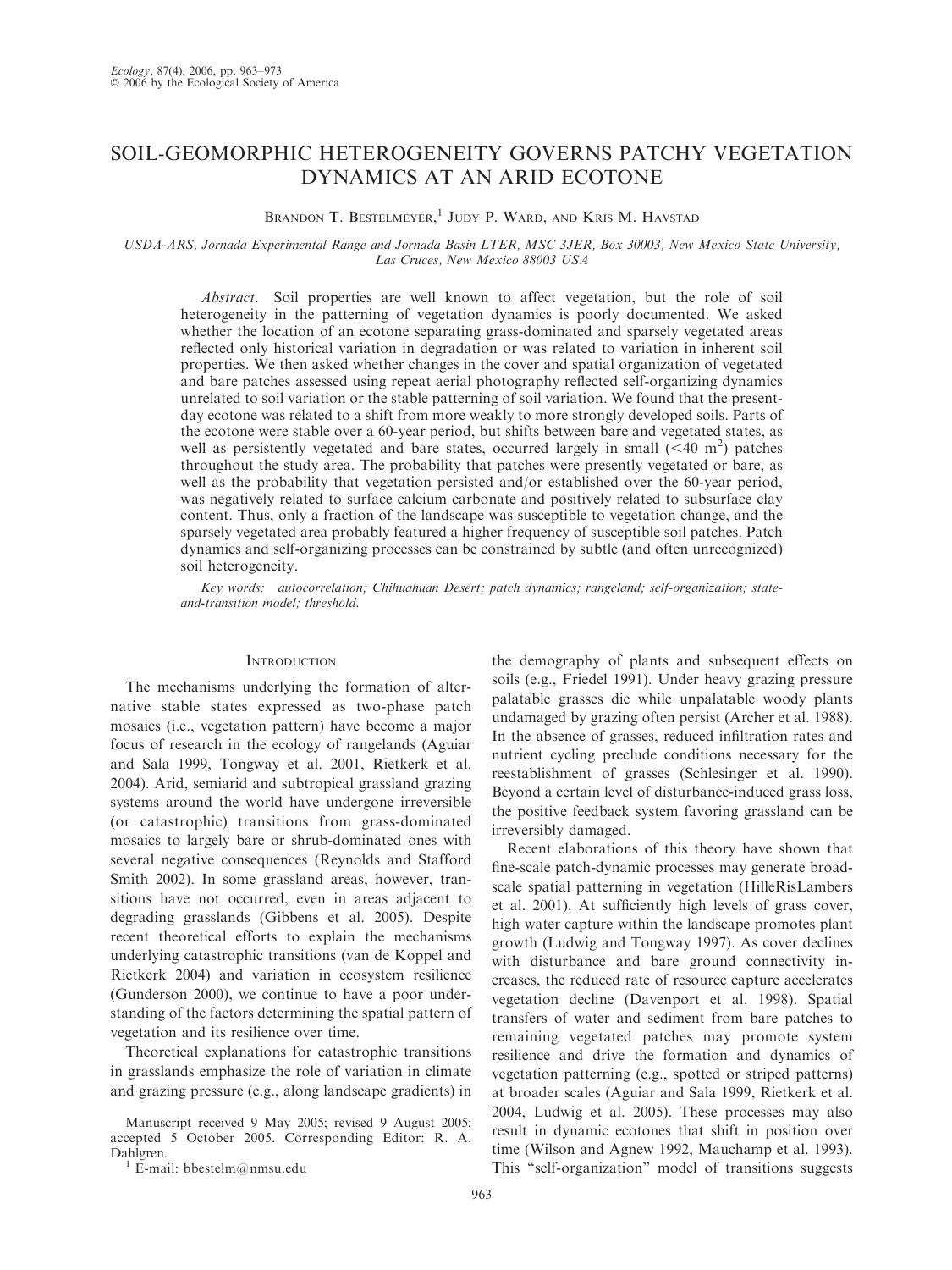

PLATE 1. A portion of the sharp ecotone at the Corralitos Ranch, Doña Ana County, New Mexico (USA). The right side of the ecotone (grass side) is dominated by *Pleuraphis mutica*, and the left side (sparse side) features scattered *Flourensia cernua* and Scleropogon brevifolius. No evidence was found that a fenceline had ever existed at the site. A color version of this photograph may be viewed in the Appendix. Photo credit: B. Bestelmeyer.

that localized impacts may translate into the broad-scale evolution of vegetation patterns via a suite of endogenous processes (Rietkerk et al. 2004).

Alternatively, vegetation patchiness and system resilience may be governed to varying degrees by extrinsic factors (HilleRisLambers et al. 2001). Spatial heterogeneity in soil properties may be a key factor in many semiarid landscapes (McAuliffe 1994, d'Herbès et al. 2001). Soil properties, including parent texture, soil depth, calcium carbonate accumulation, and argillic horizon development, have strong influences on resources and recruitment strategies available to plants (Hamerlynck et al. 2000, Maestre et al. 2003) and often vary at several spatial scales (Scull et al. 2003). Soilgeomorphic patterns may interact with disturbance to produce stable but fluctuating ecotones (Lloyd et al. 2000). Thus, under the ''soil-geomorphic'' model, vegetation patterning may reflect the effects of spatially uniform disturbance against a background of preexisting soil heterogeneity. Although previous authors have suggested that self-organizing processes should vary among broad soil classes, soil patchiness occurring within those classes is not viewed as a determinant of vegetation pattern (HilleRisLambers et al. 2001).

There are few empirical studies available that are able to ascertain the degree to which vegetation pattern formation and dynamics are constrained by underlying soil properties and geomorphic context (e.g., Archer

1995, Dunkerley and Brown 2002). Furthermore, the specific soil attributes mediating vegetation change are rarely addressed. Consequently, it is difficult to evaluate the dominant processes giving rise to arid/semiarid vegetation patterns and to use these patterns to interpret processes and derive management applications (Bestelmeyer et al. 2004, Rietkerk et al. 2004). To address this need, we examined an abrupt ecotone separating a relatively continuous grassland from a patchy grassland/ shrubland with extensive bare areas. We used a combination of repeat aerial photography and ground observations of vegetation, soil properties, and anthropogenic features. Our first objective was to ascertain whether the ecotone's location reflected only historical variation in degradation (due to the presence of a historical fence line at the boundary with varying grazing management across the fence), or was related to variation in soil and geomorphological properties. Our second objective was to determine whether patches of vegetation and bare ground comprising each side of the ecotone were stable or dynamic, and then ask whether changes in these patches reflected self-organizing dynamics or stable patterns related to soil variation. Selforganizing dynamics would be supported if vegetation change occurred and was unrelated to soil variation (i.e., disturbance or endogenous processes drive the pattern) and not supported if vegetation pattern is simply a static reflection of underlying soil patchiness.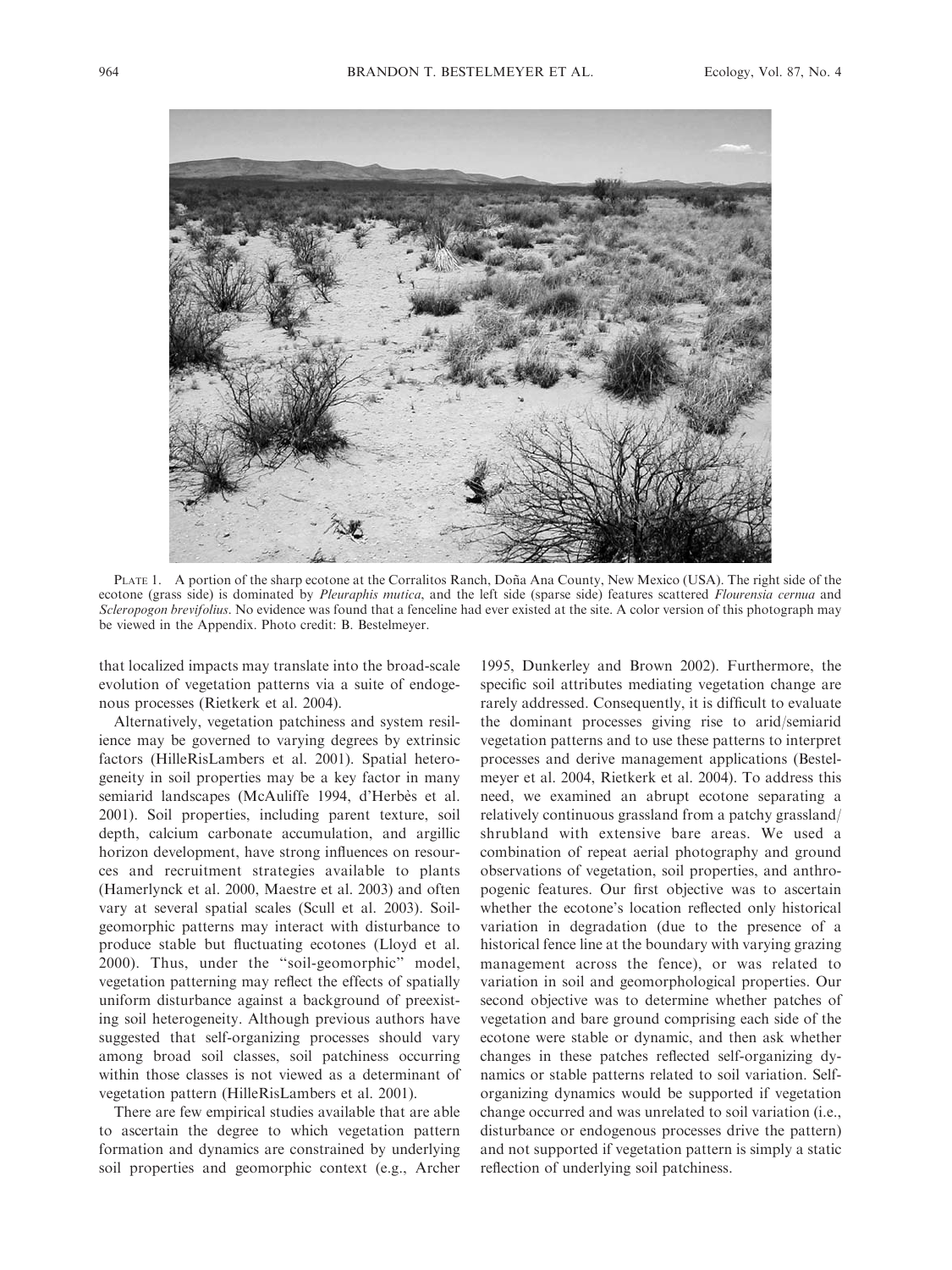

FIG. 1. A map of the study area (Corralitos Ranch, New Mexico, USA) showing patterns of vegetation change from 1936 to 1996 based on image classification of repeat aerial photography: dark green, persistent vegetation (i.e., vegetated in 1936 and 1996); pink, persistent bare ground; red, was vegetated and became bare; light green, was bare and became vegetated. Location of the ecotone (in 1996) is shown by the light blue line. The locations of study transects (black) and soil pits (blue triangles) are shown.

#### **METHODS**

### Study area

We examined a 62-ha area surrounding an ecotone on the Corralitos Ranch in Doña Ana County, New Mexico,  $\sim$ 25 km east of Las Cruces, New Mexico, USA (see Plate 1). (The coordinate system used was the Universal Transverse Mercator NAD 83, Zone  $= 13$ , coordinates 312354 E, 3580730 N.) Mean annual rainfall at the site is 220 mm, but is highly variable from year to year. The study area was defined by manually digitizing the ecotone on a 1996 aerial photograph (U.S. Geological Survey Digital Ortho Quarter Quad; DOQQ) and creating a 300-m buffer around a 1- km linear length of the ecotone (Fig. 1). Dominant perennial grasses in the study area included Pleuraphis mutica Buckl., Muhlenbergia arenacea (Buckl.), Scleropogon brevifolius Phil., and Dasyochloa pulchella (HBK) Hitchc. Shrubs included Prosopis glandulosa Torr., Flourensia cernua D.C., Lycium berlandieri Dunal, and Larrea tridentata (DC) Cov.

Current potential grazing pressure is unlikely to differ across the ecotone given the short distances involved and the lack of a fence. The study area was located within a single soil map unit (Berino-Doña Ana association) of the National Cooperative Soil Survey. The two dominant soils constituting this unit were similar and both classified as fine-loamy, mixed, thermic, superactive Typic Calciargids. The ecotone ran parallel to the direction of the slope, which was  $\sim 0.5\%$ .

### Soil and vegetation measurements

To characterize differences in soil development across the ecotone, we excavated 75 cm deep soil pits in four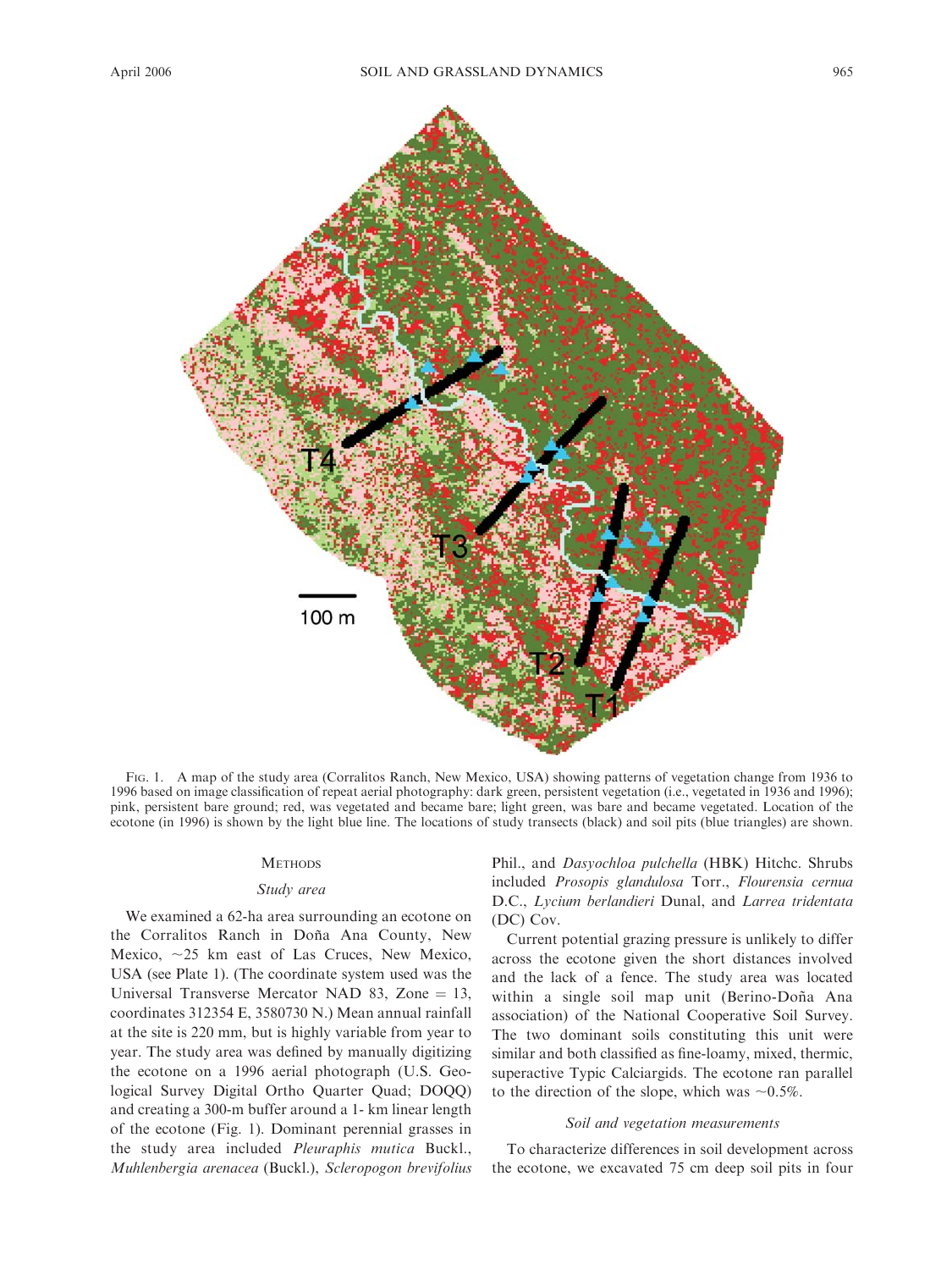representative locations within each of three areas: (1) sparsely vegetated interspaces between shrubs on the sparse side of the ecotone, (2) the ecotone boundary just inside the grass-dominated component, and (3) grassdominated areas on the grass side of the ecotone. Additionally, we sampled large bare areas on the grass side of the ecotone associated with high rodent activity. Within each pit, the texture, structure, and calcium carbonate content of each morphologically distinguishable soil horizon were evaluated following Soil Survey Staff (1993). Particle-size analysis (PSA) was performed on each horizon using the hydrometer method (Gee and Bauder 1986). The pH for each horizon was determined using an Oakton pHTestr 2, and electrical conductivity (EC) was assessed using an Oakton ECTestr Low (Oakton Instruments, Vernon Hills, Illinois, USA). We used a solution of 1:1 soil to water ratio for both measurements.

To characterize vegetation–soil relationships at particular points in the landscape we established 300 m long transects consisting of 61 points each (5-m spacing) that were geo-referenced perpendicular to the orientation of the ecotone boundary (Fig. 1). The midpoint at 150 m was located on the ecotone boundary (and not considered in subsequent analyses). Transects were spaced randomly along  $\sim$ 1 km of the ecotone. At each point in September–November 2001, we estimated the basal cover of each plant species within each 100-cm<sup>2</sup> cell of a 140  $\times$  140 cm quadrat frame (N = 196). In the center of each quadrat, we collected soil samples to a depth of 20 cm at 5-cm increments using a 3.8 cm wide soil auger. This range of depths was chosen because (1) it contains the bulk of the root biomass of desert grasses (Peters 2002, Reynolds et al. 2004) and (2) soil surface textures, particularly those in the top several centimeters, may be critical determinants of infiltration, runoff, and plant establishment in arid environments (Noy-Meir 1973, Graetz and Tongway 1986, Hamerlynck et al. 2000, Maestre et al. 2003). Finally, we used a total station (Pentax PCS-315, Asahi Precision Co., Ltd. Shirako, Wako-shi, Saitama-ken, Japan) to map microtopographic variation among transect points that might be associated with long-term erosion–deposition processes.

Models of vegetation–soil relationships at transect points were focused on soil properties that are predicted to change slowly or not at all relative to land use (Grossman et al. 2001), and that were hypothesized to most directly constrain long-term vegetation dynamics. Other variables (e.g., organic matter content) may change rapidly due to changes to vegetation. Of the selected variables, soil depth and fragment  $(>2$  mm) content were not analyzed because soils were deep (to .3 m in several places we examined) and fragments were absent in most areas. When present, fragments constituted  $\leq$ 15%. We considered surface silt and clay content, given its importance to water infiltration and retention, and because it is easily lost to erosion (Graetz and Tongway 1986, Brady and Weil 2002). We considered clay content in the subsoil because it influences rooting patterns and soil water storage (McAuliffe 1994). PSA was performed on all 0–5 cm increments (240 samples) and on a subset of 70 samples for 10–20 cm increments that were randomly selected from points stratified to low  $(0-1\%, 22 \text{ points})$ , medium  $(1–8\%, 24 \text{ points})$ , and high  $(8–46\%, 24 \text{ points})$  grass cover values.

We also examined calcium carbonate content at the soil surface because it is highly variable and inhibits infiltration (Gile 1961, Hennessy et al. 1983, Gile and Grossman 1997), and because it may limit phosphorus uptake (Lajtha and Schlesinger 1988). Carbonate content was assessed using an effervescence test (Soil Survey Staff 1993). In the laboratory, we applied 0.5 mL of 1 mol/L HCl to  $\sim$ 1 g of the sieved, homogenized soil sample increment. Effervescence was ranked using an interval scale, numbered from 0 (no effervescence) to 4 (violently effervescent). Calcimetry on a subset of 32 scored surface samples using a Scheibler calcimeter (Eijkelkamp Agrisearch BV, Giesbeek, The Netherlands) confirmed that effervescence scores in this study accurately distinguished calcium carbonate equivalent values where a score of  $0 = 0-0.13\%$  of fine-earth mass CaCO<sub>3</sub> equivalent,  $1 = 0.20{\text -}0.26\%, 2 = 0.50{\text -}1.30\%, 3 =$ 1.03–3.47%, and  $4 = 3.57{\text -}6.78\%$ .

### Image analysis and relation to field measurements

To assess the magnitude of spatial pattern of change at and around the ecotone, we compared aerial photographs of the study area over a 60-year period from 1936 to 1996. We geo-referenced an aerial photograph encompassing the study area taken in 1936 (Soil Conservation Service, Rio Grande Watershed Project) to the 1996 DOQQ using a second-order polynomial (Root Mean Square Error =  $0.0044$ ; cell size =  $1 \text{ m}^2$ ). To compensate for differing optical quality between the two images, we used a texture model with a 61-cell neighborhood standard deviation function (Blom and Daily 1982). Using both the texture model and the original image, we derived 20 classes using an unsupervised classification (IMAGINE 8.7; ERDAS 1999). We reduced these 20 classes to two new classes (bare and vegetated) by comparing individual and contiguous pixels within the classified image to patterns found within the original images.

We characterized the current (2004) status of the vegetation and bare soil cover in each of bare and vegetated classes by sampling  $1-m^2$  plots representing each class on each side of the ecotone ( $N = 80$  for each class). The plot locations were randomly selected, with the criteria for inclusion being that the selected cell existed within a 25-cell neighborhood of identical classification to reduce potential error stemming from positional accuracy in the field. This analysis indicated that cells classified as vegetated had  $16.3\% \pm 1.3\%$  foliar cover of vegetation (mean  $\pm$  SE), whereas cells classified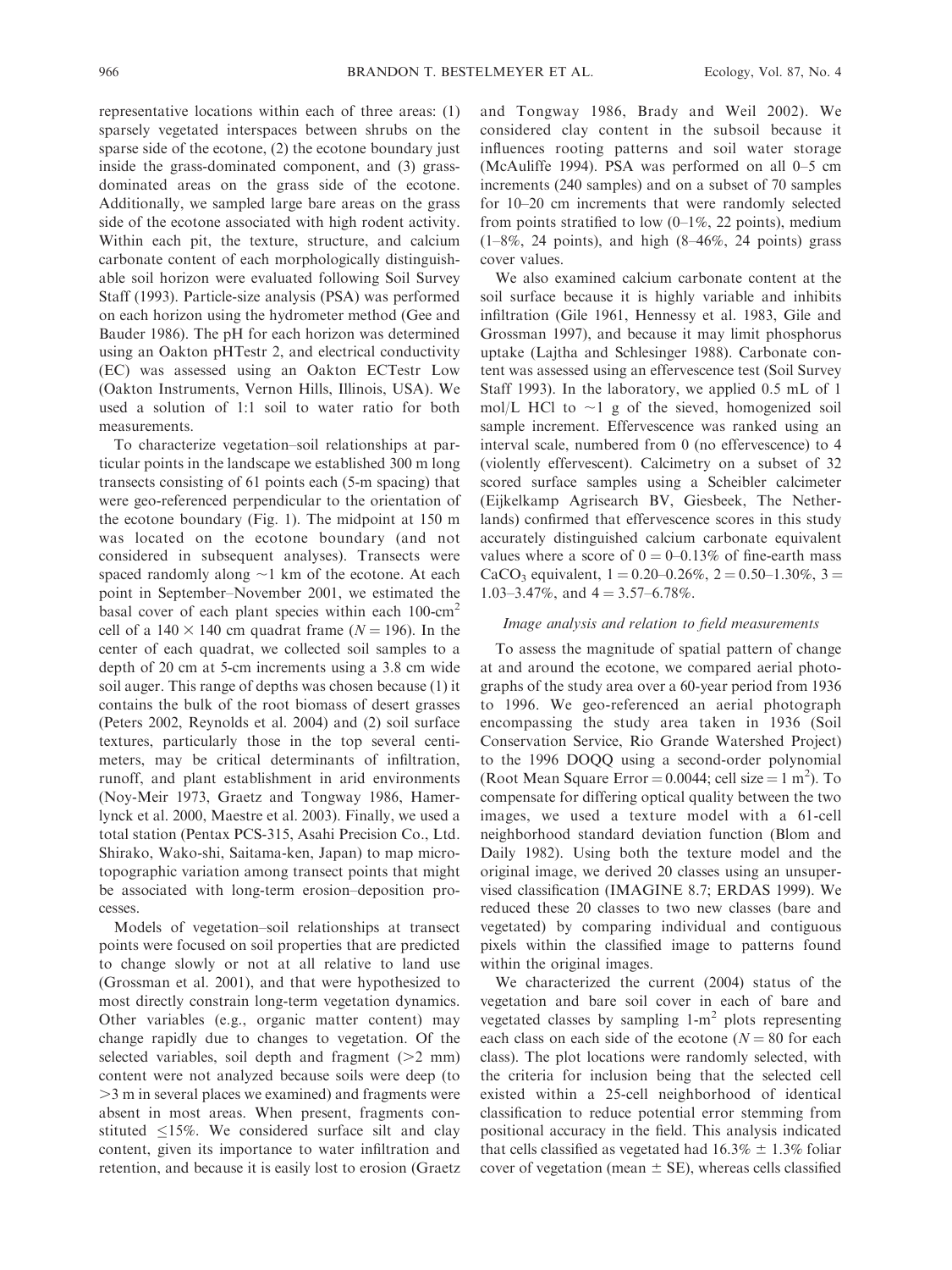

FIG. 2. (a) Mean ( $\pm$ sE) of the depths of contact between the A–B1 and B1–B2 horizons that were differentiated based on soil structure, color, texture, and carbonate and clay accumulation at four pits in each ecotone position. (b) The depth at which calcium carbonate exceeded 1%. Bars with different lowercase letters were significantly different ( $P \le 0.05$ ).

as bare had  $3.8\% \pm 0.5\%$ . Thus, we are confident that the image analysis distinguished real patterns.

We overlaid the two classified images to produce an image containing four transitional classes: (1) persistent vegetated, (2) was bare and became vegetated, (3) persistent bare, (4) was vegetated and became bare (ARC/INFO 9.0; ESRI 1995). Landscape metrics (percentage of area, mean patch size, number of patches, and largest patch size) for each of the four transitional classes were calculated using APACK 2.22 (Mladenoff and DeZonia 2001).

### Statistical analyses

We compared vegetation measured at transects and soil properties measured at soil pits among ecotone locations using mixed models (PROC MIXED; SAS 2003). For soil pit analyses, we recognized A, B1, and B2 horizons in which the B1 and B2 horizons were formally classified as  $Bt(1 \text{ or } 2)$ ,  $Bk(1 \text{ or } 2)$ , or  $Btk(1 \text{ or } 2)$ horizons (Soil Survey Staff 1993), depending on the pit. The fixed effect in the vegetation analyses was the variable "side" (grass or sparse), whereas the fixed effect for the soil pit models was ''position'' (grass, ecotone, sparse, or bare patch). "Transect" (1–4) was treated as a random variable in all mixed-models analyses. Percentage data were arcsine square-root transformed prior to these analyses. Post hoc comparisons of means were adjusted using the Tukey-Kramer method.

We examined the relationships between soil properties measured at transect points and vegetation variables from the image analysis by spatially joining transect soil data to the transitional classes (ARC/INFO; ESRI 1995). We used logistic regression models (PROC GENMOD; SAS 2003) to relate soil variables to remote-sensed vegetation variables. Explanatory soil variables were (1) surface soil variables (percentage silt at 0–5 cm, percentage clay at 0–5 cm,  $CaCO<sub>3</sub>$  score at 0– 5 cm) and, in separate models, (2) a subsurface soil variable (percentage clay at 10–20 cm). ''Side'' (grass or sparse) and its interaction with each soil variable were also included. We evaluated three types of models (presently vegetated, vegetation persistence, and vegetation colonization) with different dependent variables. The ''presently vegetated'' model was the probability that a cell was vegetated in 1996 (127/240 observations for surface soil, 40/70 observations for subsurface clay). The ''vegetation persistence'' model was the probability that a cell remained vegetated if it was vegetated in 1936 (101/159 observations for surface soil, 34/51 observations for subsurface clay). The ''vegetation colonization'' model was the probability that a cell became vegetated if it was bare in 1936 (26/81 observations for surface soil, 6/19 observations for subsurface clay). For each model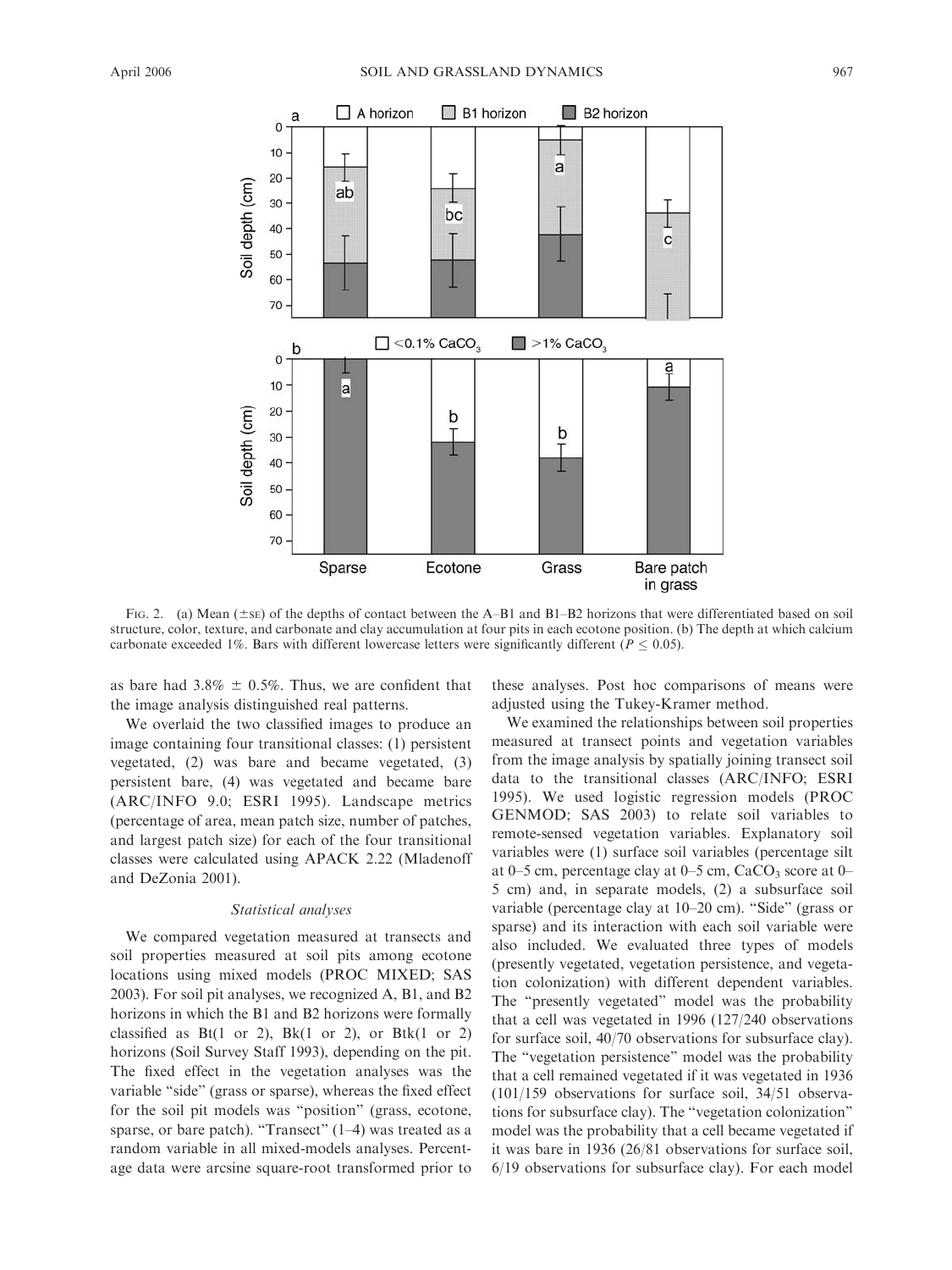

FIG. 3. (a) The pH of the A horizon; (b) the percentage of clay within the soil horizon exhibiting maximum clay content; and (c) the percentage fine-earth composition of silt and clay for each horizon in the soil pits at four pits in each ecotone position. All values are mean  $+$  se. Bars with different lowercase letters were significantly different ( $P \le 0.05$ ).

involving surface soil variables, we started with a full model including all three variables and sequentially eliminated the least significant variable, and its interaction with "side," if it had  $P > 0.10$  and then refit the reduced models. We also examined all possible model subsets. Due to the small sample size, we could not estimate the effect of ''side'' in the ''vegetation colonization'' subsurface clay model and computed an exact P value for the "clay" term (EXACT statement; PROC LOGISTIC). Examination of the raw residuals of initial logistic models indicated significant positive autocorrelation at 5–15 m lags in some transects for models with both silt and CaCO<sub>3</sub> (PROC ARIMA; SAS 2003). Such autocorrelation may produce significance tests with increased Type I error rates (Legendre 1993). Consequently, we used the method of generalized estimating equations (GEEs) as implemented in PROC GENMOD (SAS 2003; also known as ''marginal models'') to account for the spatial autocorrelation in the logistic equations (following Albert and McShane 1995). Transects nested within each side of the ecotone were used as subjects (or ''clusters''), within-subject locations were specified, and autocorrelation within subjects was modeled as a first-order autoregressive process. A set of common distances within subjects is not required for this approach and GEE estimates of the mean response and SE (with large sample size) are valid even if the within-subject associations are incorrectly specified (Fitzmaurice et al. 2004). The GEE procedure treats

within-subject correlation as a ''nuisance variable'' to adjust estimates. In our case, there was little difference in parameter means when compared to normal logistic regression. Estimates of parameter standard errors, however, were larger.

## **RESULTS**

### Was ecotone position related to soil-geomorphic variation?

We did not find any evidence that a fence line ever existed at the ecotone boundary, but we did find that the ecotone was associated with varying soil properties



FIG. 4. Microtopographic profiles for each transect (T1–4) at 5-m intervals (estimated error is  $\pm 1$  cm). All elevation values were standardized with respect to the value at meter 0, which was set at zero.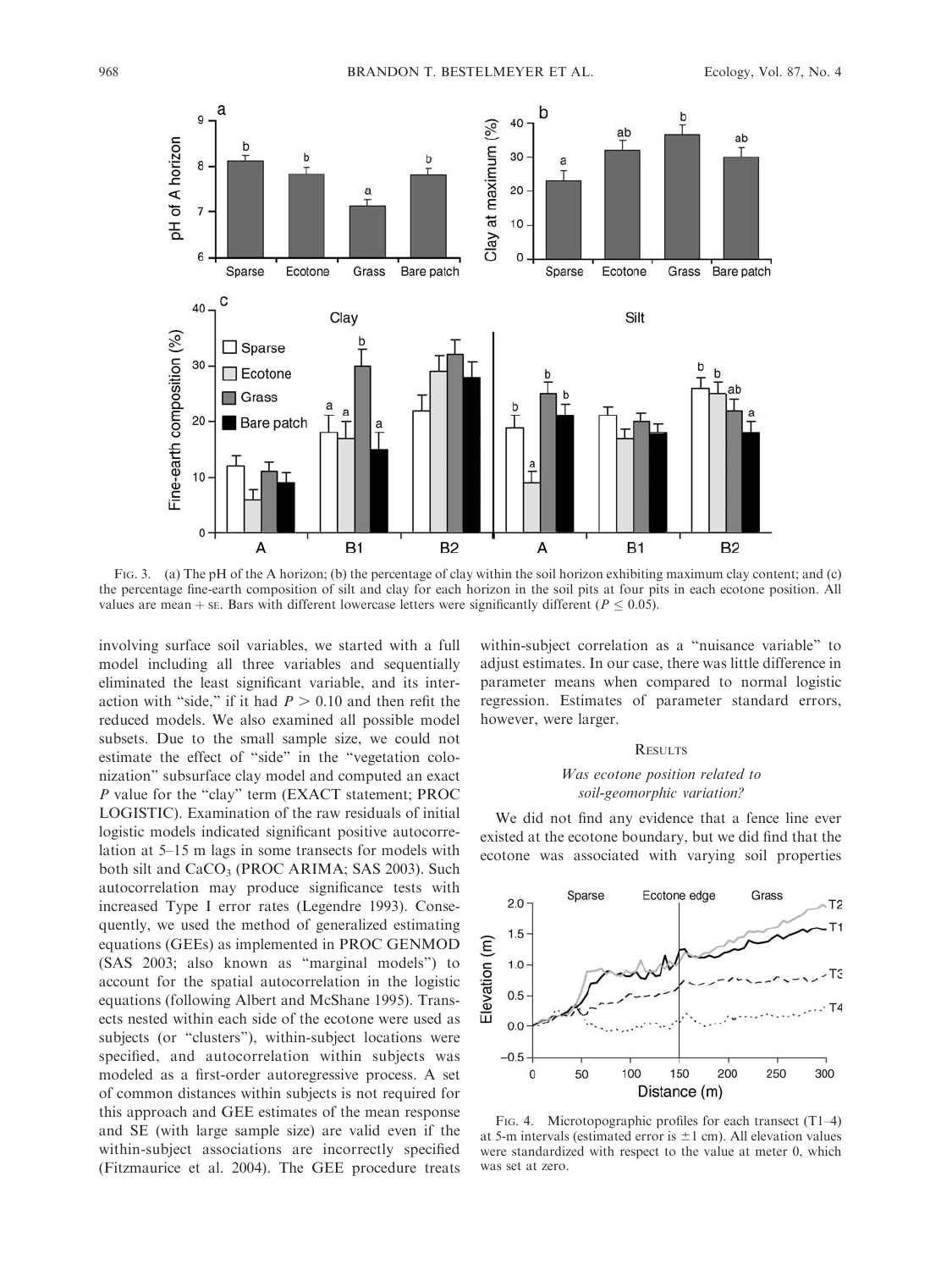TABLE 1. Basal cover (mean  $\pm$  se) of dominant perennial species along transects on each side of the ecotone ( $N = 120$ ) points/side).

| <b>Species</b>                                                 | Grass side                                          | Sparse side                                            | P                     |  |
|----------------------------------------------------------------|-----------------------------------------------------|--------------------------------------------------------|-----------------------|--|
| Grasses                                                        |                                                     |                                                        |                       |  |
| Pleuraphis mutica<br>Muhlenbergia                              | $12.3 \pm 1.2$                                      | $1.8 \pm 0.59$                                         | < 0.0001              |  |
| arenacea<br>Scleropogon                                        | $0.13 \pm 0.05$                                     | $0.03 \pm 0.02$                                        | 0.067                 |  |
| brevifolius<br>Dasyochloa pulchella                            | $0.03 \pm 0.02$<br>$\Omega$                         | $0.05 \pm 0.04$<br>$0.18 \pm 0.04$                     | 0.65<br>0.007         |  |
| Shrubs                                                         |                                                     |                                                        |                       |  |
| Prosopis glandulosa<br>Lycium berlandieri<br>Flourensia cernua | $0.35 \pm 0.14$<br>$0.06 \pm 0.04$<br>$0.24 + 0.10$ | $1.1 \pm 0.24$<br>$0.22 \pm 0.03$<br>$0.009 \pm 0.006$ | 0.052<br>0.24<br>0.19 |  |

Note: P values indicate significance of differences between sides.

(Figs. 2 and 3). The depth of the A horizons varied among positions across the ecotone ( $F = 6.45$ , df = 3, 9,  $P = 0.013$ ; Fig. 2a). The contact of the A horizon with the B1 horizon was shallowest in the grass side, deepest at the ecotone, and intermediate on the sparse side. Depth to the B2 contact did not vary across the ecotone. The depth at which the calcium carbonate equivalent values exceeded 1% also varied across the ecotone ( $F =$ 11.73, df = 3, 9,  $P = 0.002$ ; Fig. 2b). Calcium carbonate content exceeded 1% at the surface on the sparse side, but surface horizons in the ecotone and grass side had low carbonate. Like the sparse side, bare patches in the grass side had high calcium carbonate levels near the surface.

The pH of the A horizon ( $F = 8.11$ , df = 3, 9, P = 0.006; Fig. 3a) and B1 horizon ( $F = 10.95$ , df = 3, 9, P = 0.002; data not shown), were lowest in the grass side, while pH in the B2 horizons did not vary. Electrical conductivity did not vary in any horizon. The maximum percentage clay accumulation observed within the soil profiles was  $\sim$ 13% higher on the grass side than the sparse side; the ecotone and bare patches were intermediate ( $F = 3.66$ , df = 3, 9,  $P = 0.056$ ; Fig. 3b). The clay content of the B1 horizon was highest on the grass side ( $F = 10.8$ , df = 3, 9,  $P = 0.002$ ; Fig. 3c). Clay

content of the other horizons did not differ. Silt content in the A horizon was lowest at the ecotone  $(F = 23.4, df)$  $=$  3, 9,  $P = 0.0001$ ). In the B2 horizon, silt was lowest in the large bare patches ( $F = 5.85$ , df = 3, 9,  $P = 0.02$ ).

Microtopography along the transects indicated that the sparse side generally occupied lower positions in the landscape (by up to 2 m) than the grass side, but this difference diminished with transects 3 and 4, which were located farther upslope (Fig. 4). The microtopography also indicated a localized peak in elevation just to the grass side of the ecotone edge on all four transects, corresponding to the relatively thick A horizon in Fig. 2a. The soil at the peaks was wind-deposited loamy sand.

### Was vegetation pattern around the ecotone stable or dynamic?

Current vegetation patterns indicate that P. mutica was the dominant plant on both sides of the ecotone, and its basal cover was about seven times higher on the grass side than on the sparse side (Table 1). Conversely, the cover of P. glandulosa was about three times higher in the sparse side than the grass side, and D. pulchella was also important in the sparse side. The multitemporal image analysis indicated that the ecotone separating these present-day community types has been present since at least 1936. The ecotone moved into the grass side at several places along its length over the subsequent 60 years (Fig. 1). Other parts of the ecotone were stable. Vegetation establishment at the ecotone was rare.

The transitional classes indicated that (1) there were different dynamics on either side of the ecotone, and (2) the dynamics involved stability, vegetation establishment, and vegetation loss occurring in patches (Table 2). Vegetation loss rates were similar on the grass and sparse sides. The grass side, however, experienced a much higher net vegetation loss (the area classified as bare increased from 10% to 30%) than the sparse side (from 50% to 52%). This difference was due to the inability of vegetation establishment to counterbalance vegetation loss on the grass side, whereas establishment was comparable to vegetation loss on the sparse side.

TABLE 2. Landscape metrics for transition classes for the grass side and sparse side of the ecotone.

| Transition class                                                                  | Area $(\%)$                  | Patch size $(m^2)$                                                          | No. patches                  | Largest patch $(m2)$             |  |
|-----------------------------------------------------------------------------------|------------------------------|-----------------------------------------------------------------------------|------------------------------|----------------------------------|--|
| Grass side                                                                        |                              |                                                                             |                              |                                  |  |
| Persistent bare<br>Vegetated to bare<br>Bare to vegetated<br>Persistent vegetated | 6.4<br>23.5<br>8.3<br>61.8   | $13.3 \pm 55.5$<br>$29.0 \pm 84.9$<br>$12.1 \pm 26.5$<br>$264.2 \pm 6634.7$ | 1439<br>2418<br>2053<br>699  | 972<br>1267<br>361<br>175416     |  |
| Sparse side                                                                       |                              |                                                                             |                              |                                  |  |
| Persistent bare<br>Vegetated to bare<br>Bare to vegetated<br>Persistent vegetated | 29.2<br>22.6<br>20.9<br>27.3 | $41.4 \pm 376.3$<br>$20.1 \pm 101.5$<br>$19.3 \pm 95.6$<br>$31.2 \pm 476.6$ | 2231<br>3561<br>3440<br>2769 | 11 204<br>2891<br>3735<br>22 150 |  |

*Notes:* The grain of metrics is 1 m<sup>2</sup>, and values are based on an 8-cell neighbor rule. Values for patch size are given as mean  $\pm$  sp.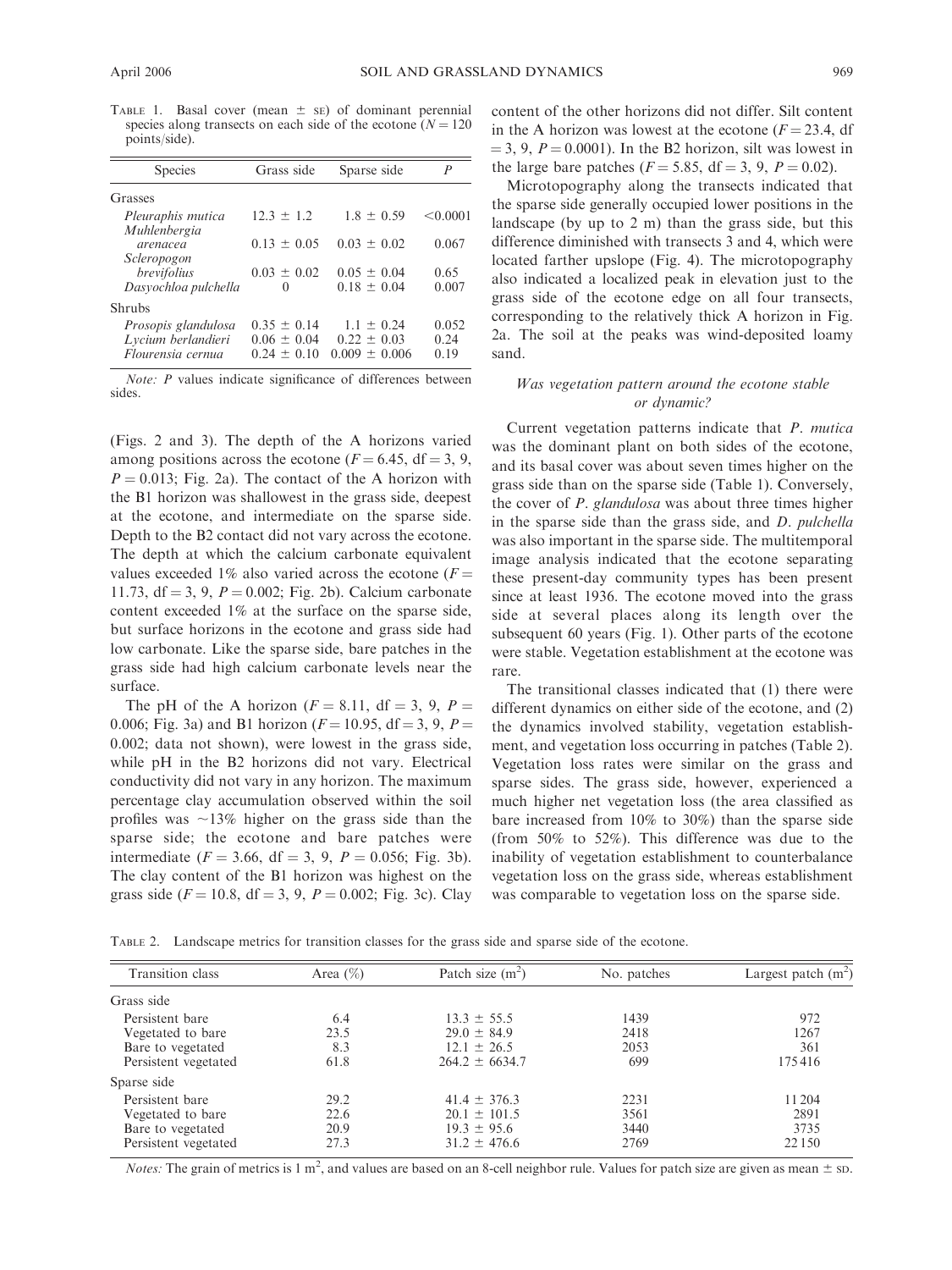|                                                   |  | TABLE 3. Parameters for the final generalized estimating  |  |
|---------------------------------------------------|--|-----------------------------------------------------------|--|
|                                                   |  | equation (GEE) models for surface soil properties using a |  |
| first-order autoregressive correlation structure. |  |                                                           |  |

| Model                   | Estimate | <b>SE</b> | Z       | P        |
|-------------------------|----------|-----------|---------|----------|
| Presently vegetated     |          |           |         |          |
| CaCO <sub>3</sub>       | $-0.54$  | 0.13      | $-4.12$ | < 0.0001 |
| Side                    | 1.04     | 0.60      | 1.72    | 0.09     |
| $CaCO3 \times Side$     | $-0.15$  | 0.27      | $-0.54$ | 0.59     |
| Vegetation persistence  |          |           |         |          |
| CaCO <sub>3</sub>       | $-0.68$  | 0.28      | $-2.39$ | 0.02     |
| Side                    | 0.83     | 0.87      | 0.96    | 0.34     |
| $CaCO3 \times Side$     | $-0.72$  | 0.69      | $-1.04$ | 0.30     |
| Vegetation colonization |          |           |         |          |
| CaCO <sub>3</sub>       | $-0.50$  | 0.12      | $-4.17$ | < 0.0001 |
| Side                    | 0.44     | 0.46      | 0.94    | 0.35     |
| $CaCO3 \times Side$     | $-0.04$  | 0.24      | $-0.18$ | 0.85     |

*Notes:* The side estimate is positive when side  $=$  grass. SE is the empirical standard error estimate.

The average size of patches that exhibited stability or change ranged from 12 to 40  $m<sup>2</sup>$  except for the stable grass patches of the grass side, in which a single patch accounted for 59% of the grass side (Table 2). Dynamic patches tended to involve many small patches rather than a few large contiguous areas.



FIG. 5. Predicted probabilities (solid line) that a cell was vegetated in 1996 from (a) the generalized estimating equation model for surface soil and (b) the logistic regression model for subsurface clay. Dotted lines indicate 95% CI. Estimates are shown for each side of the ecotone (black, sparse side; gray, grass side).

TABLE 4. The results of logistic regression models for subsurface clay content.

| Model                                                                      | Estimate                | <b>SE</b>            | $\chi^2$             | $\overline{P}$         |
|----------------------------------------------------------------------------|-------------------------|----------------------|----------------------|------------------------|
| Presently vegetated                                                        |                         |                      |                      |                        |
| Clay at $10-20$ cm<br>Side<br>$Clav \times Side$                           | 0.18<br>2.62<br>$-0.13$ | 0.09<br>195<br>0.09  | 8.46<br>1.99<br>2.06 | 0.0036<br>0.16<br>0.15 |
| Vegetation persistence<br>Clay at $10-20$ cm<br>Side<br>$Clav \times Side$ | 0.08<br>0.91<br>$-0.04$ | 0.09<br>2.29<br>0.11 | 1.26<br>0.16<br>0.18 | 0.26<br>0.69<br>0.67   |
| Vegetation colonization<br>Clay at $10-20$ cm                              | 0.39                    | 0.20                 | 6.25                 | 0.01                   |

*Note:* The side estimate is positive when side = grass. For the colonization model, there were too few samples to estimate the effect of side.

### Were vegetation changes around the ecotone related to soil properties?

Variation in soil properties was clearly related to vegetation pattern and dynamics within each side of the ecotone. Of the surface soil variables, only surface CaCO<sub>3</sub> was retained in the presently vegetated, vegetation persistence, and vegetation colonization models (Table 3). The strong negative effect of  $CaCO<sub>3</sub>$  on the vegetation variables was similar within each side of the ecotone (Fig. 5a; vegetation persistence and colonization patterns were similar to those in Fig. 5a). When considered alone, surface silt was positively related to vegetation presence in 1996 and vegetation persistence, but not colonization (data not shown). Surface clay was not significant when considered alone. Subsurface clay, on the other hand, was positively related to vegetation presence (in a similar way on both sides of the ecotone; Fig. 5b) and colonization (Table 4). The exact test for the colonization model ( $P = 0.02$ ) also indicated that the parameter estimate was significantly different from zero.

#### **DISCUSSION**

### Was ecotone position related to soil-geomorphic variation?

Although the soils on either side of the ecotone could be informally grouped as ''sandy loams'' based on surface textures, the two sides of the ecotone exhibited significant differences in soil properties. The sparse side occupied a slightly lower landscape position on soils with higher surface carbonate and a less well developed argillic horizon compared with the grass side. The more strongly developed and elevated soils of the grass side probably represent a remnant surface, whereas the sparse side represents an exhumed surface exposing calcareous material. Erosion from the generally bare side has accentuated microtopographic differences across the ecotone as coarse sediments are transferred by wind to the grass-dominated side. Finally, the unique soils in the large bare areas within the grass side suggest that the argillic horizons in some of these patches have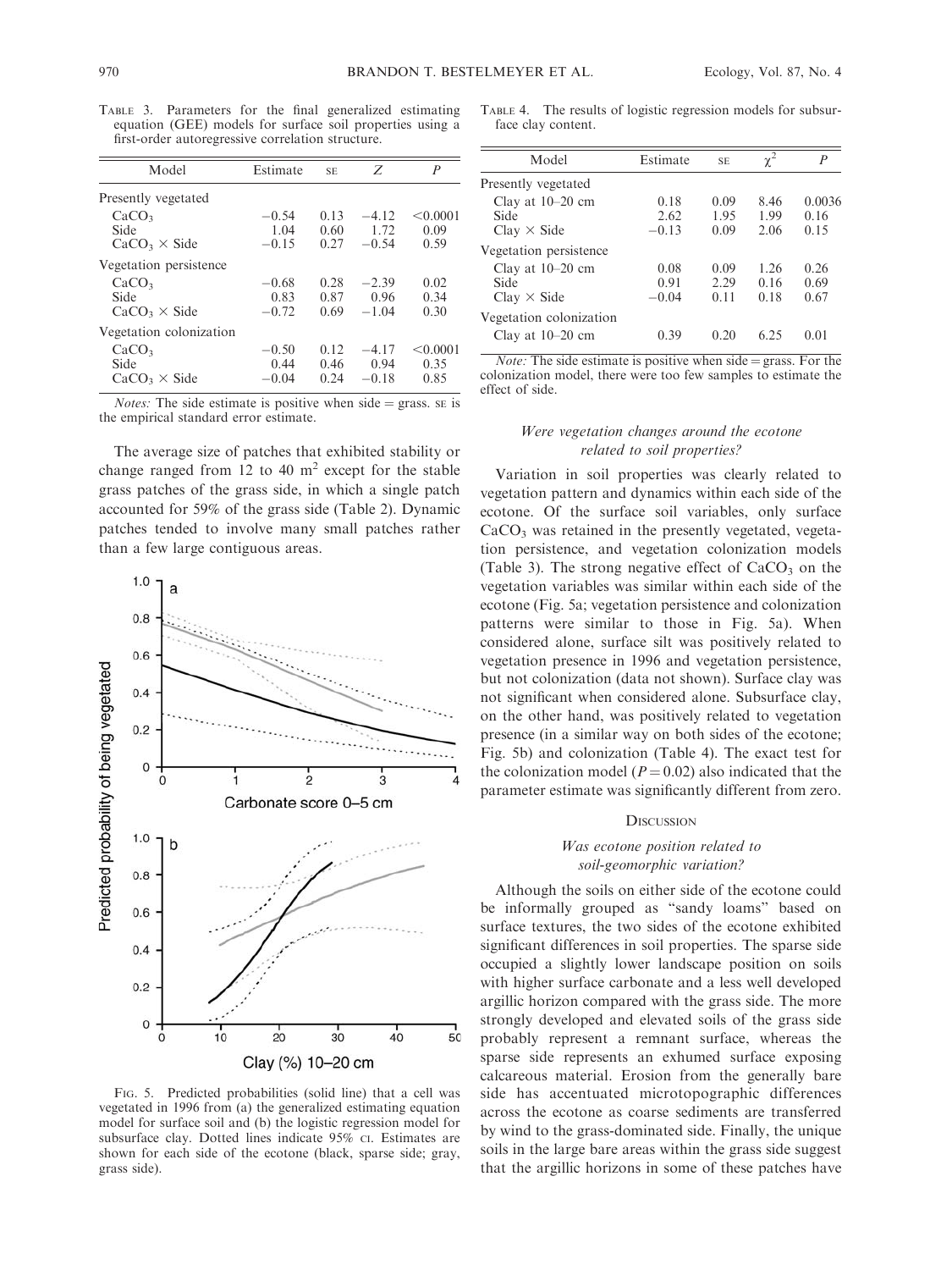been obliterated (sensu Gile 1975) and carbonate has been redistributed to the surface via bioturbation by mound-building kangaroo rats (Dipodomys spectabilis).

These analyses clearly indicate that geomorphic processes have produced ecologically significant soil variation related to (and reinforcing) ecotone position as well as large patches around it. It is notable that this significant variation did not involve large or obvious contrasts between ''sandy'' or ''clayey'' soils (e.g., HilleRisLambers et al. 2001).

# Was vegetation pattern around the ecotone stable or dynamic?

The pattern of vegetation change did not indicate vegetation stability or directional movement of the ecotone (e.g., Risser 1995), but a fine-scale shifting mosaic or patch-dynamic system (Aguiar and Sala 1999) surrounding an ecotone. Although vegetation loss occurred at several areas along the ecotone boundary, much of the boundary was stable and most vegetation change occurred in patches across the study area. Furthermore, vegetation loss was balanced to varying degrees by vegetation establishment within each side of the ecotone. These dynamics suggest that the position of the ecotone is not solely governed by changes at the ecotone boundary (i.e., a switch ecotone; Wilson and Agnew 1992), but ecotone position may be determined largely by differential patch dynamics occurring across a broader area.

The two sides of the ecotone can be regarded as alternative states distinguished by different proportions, sizes, and dynamics of vegetated and bare patches. The sparse side was essentially stable at a broad scale over the 60-year period, with vegetation loss occurring in mostly small  $(20-m^2)$  patches balanced by vegetation establishment in a similar number and size of patches. The observation that similar soils in other parts of the Chihuahuan Desert maintain grasslands, as well as the presence of remnant P. mutica and Muhlenbergia porteri Scribn. ex Beal. grass plants in bare areas, suggests that the sparse side supported a more continuous grassland in the past. Thus, we suggest that the sparse side has undergone a persistent transition from grass-dominated to a sparsely vegetated state. The elevated rates of net vegetation loss on the grass side suggest that it may be undergoing a transition, but it is impossible to say with certainty.

The broadscale stability of the sparsely vegetated side over 60 years, however, counters the expectation that such fragmented landscapes should show accelerating degradation of vegetation (e.g., Davenport et al. 1998). Based on mathematical modeling, van de Koppel and Rietkerk (2004) suggested that spatial transfers of water may buffer vegetation degradation under conditions that would otherwise lead to vegetation collapse in nonspatial models. The dynamic nature of fine-scale vegetated patches may indicate the consequences of such spatial transfers and their role in maintaining broader scale stability. It is possible that erosion and sedimentation patterns that alter the source and destination of spatial transfers of water over time (Puigdefábregas 2005) could give rise to the dynamics we observed.

## Were vegetation changes around the ecotone related to soil properties?

Variation in soil properties was clearly related to the patchy vegetation cover as well as historical changes in vegetation within each part of the ecotone. Surface CaCO<sub>3</sub> and subsurface clay were strong predictors of vegetation presence and colonization patterns, and  $CaCO<sub>3</sub>$  additionally predicted the persistence of vegetation. The soil variation, however, may involve an effect of recent vegetation presence or absence that is related to erosion processes (e.g., Neff et al. 2005), as well as variation caused by long-term geomorphic evolution (Gile and Grossman 1997). Thus, soil properties are simultaneously a cause and effect of vegetation processes. General notions suggest that these soil components have strong effects on water infiltration and retention (McAuliffe 1994, Gile and Grossman 1997) that may influence plant survival and establishment. The precise mechanisms by which  $CaCO<sub>3</sub>$  and clay may mediate the fine scale of resistance and resilience of vegetation (especially P. mutica), however, are not yet clear.

### An integrated view of vegetation dynamics

Our results suggest that theoretical development to explain the existence and patterning of alternative states in semiarid vegetation should better account for soilgeomorphic properties. Subtle variations in multiple soil attributes clearly affect ecosystem resilience (Maestre et al. 2003), and high spatial heterogeneity in attribute values is a characteristic of many real arid systems (e.g., Stafford Smith and Morton 1990, Maestre and Cortina 2002, McAuliffe 2003). More generally, spatial and temporal variation in adaptive capacity (sensu Gunderson 2000) is a common property of complex systems that describes the ability of a system to remain within a stability domain (e.g., grassland) under disturbance. A key issue, then, is to define the attributes, their value ranges, and the spatial scales over which values vary to produce significant differences in adaptive capacity. Our results indicate that subtle differences in particular soil attributes may help to explain transitions in arid ecosystems: a few decimeters' difference in elevation, slight differences in clay content, and deep vs. disseminated calcium carbonate distinguished patches that were vulnerable to vegetation loss (and colonization) from those that were resistant to them. These patches were usually a few tens of square meters in area. Their pattern of aggregation, in turn, may determine broader scale resilience and the presence of the ecotone.

The strong relationship between vegetation dynamics and soil properties that we observed does not support a pure self-organization model (HilleRisLambers 2001),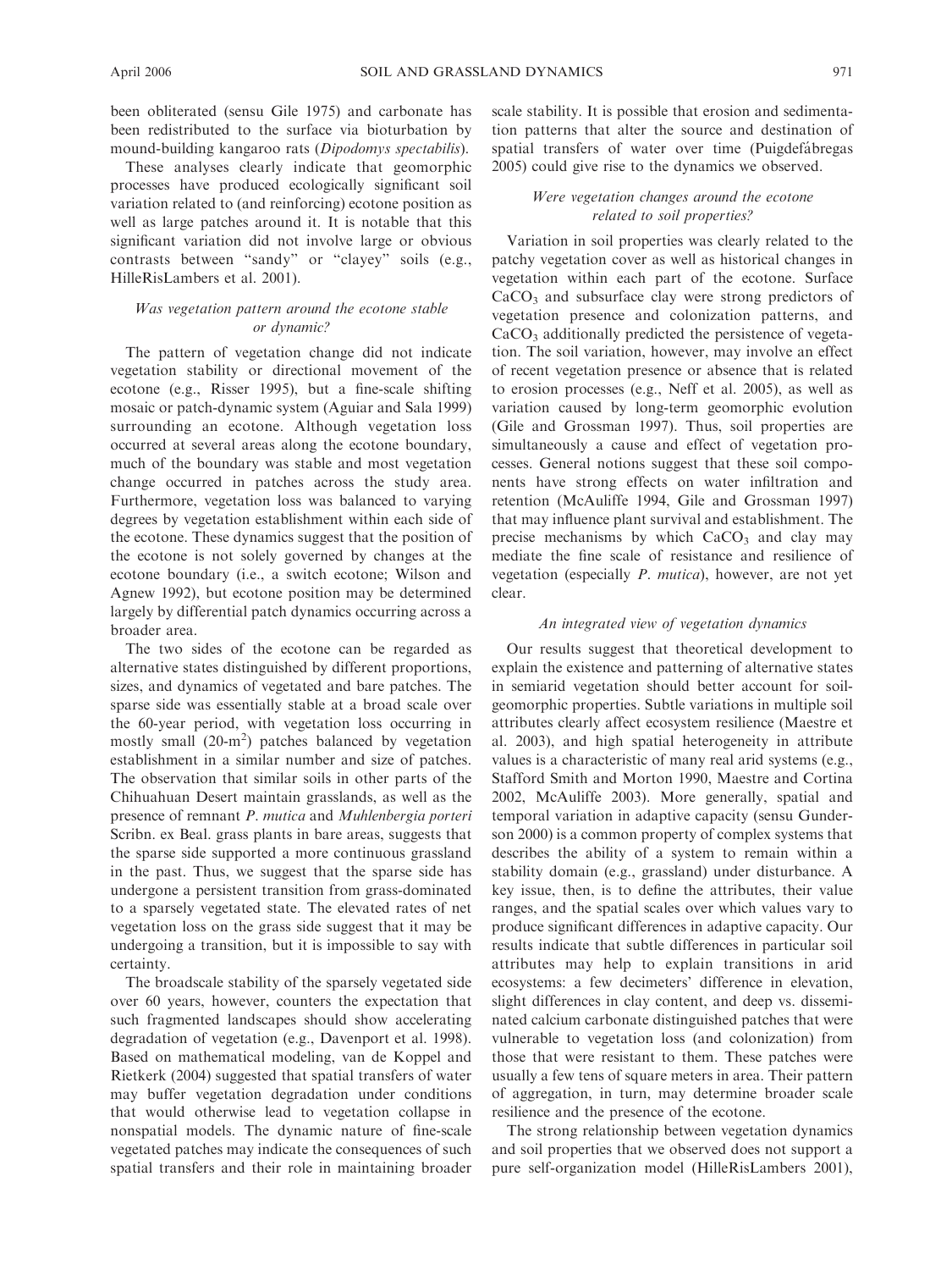but the strong dynamics suggest that soils alone cannot explain vegetation pattern. Soil heterogeneity clearly affected the evolution of vegetation pattern (see Malanson et al. [2002] for another view). Our results raise the possibility that only a subset of soil patches within a landscape is susceptible to transitions over a given period. Thus, self-organizing processes occur, but their spatial expression at multiple scales (e.g., as an ecotone, bands, or patches) can be constrained by a slow-changing template of soil variation and feedback to particular soil attributes (Pringle and Tinley 2003). This "ecogeomorphic" view of vegetation patterning (Monger et al. 1998) focuses on the interactions between ecological (e.g., grazing effects on plants and spatial interactions) and geomorphic (e.g., soil change) processes, and blends previously contrasting explanations based either on underlying soil heterogeneity or vegetation–resource feedbacks (e.g., Tongway et al. 2001).

#### **ACKNOWLEDGMENTS**

This work was supported by appropriated funds to the USDA Agricultural Research Service, an interagency agreement with the Bureau of Land Management Las Cruces Field Office, and grants from the National Science Foundation to the Jornada Long-Term Ecological Research Site (DEB 0080412, DEB 0004526). Thanks to H. Brockman, P. Smith, T. Hochstrasser, B. Nolen, A. Tugel, J. Maun, I. Kyle, and J. Van Zee for field and laboratory assistance. L. Murray provided suggestions for statistical analyses. D. Peters, R. Dahlgren, and two anonymous reviewers provided valuable comments on the manuscript.

#### LITERATURE CITED

- Aguiar, M. R., and O. E. Sala. 1999. Patch structure, dynamics and implications for the functioning of arid ecosystems. Trends in Ecology and Evolution 14:273–277.
- Albert, P. S., and L. M. McShane. 1995. A generalized estimating equations approach for spatially correlated binary data: applications to the analysis of neuroimaging data. Biometrics 51:627–638.
- Archer, S. 1995. Tree-grass dynamics in a Prosopis-thornscrub savanna parkland: reconstructing the past and predicting the future. Ecoscience 2:83–99.
- Archer, S., C. Scifres, C. R. Bassham, and R. Maggio. 1988. Autogenic succession in a subtropical savanna: conversion of grassland to thorn woodland. Ecological Monographs 52: 111–127.
- Bestelmeyer, B. T., J. E. Herrick, J. R. Brown, D. A. Trujillo, and K. M. Havstad. 2004. Land management in the American Southwest: a state-and-transition approach to ecosystem complexity. Environmental Management 34:38– 51.
- Blom, R. G., and M. Daily. 1982. Radar image processing for rock-type discrimination. Institute of Electrical and Electronics Engineers, Inc. (IEEE) Transactions on Geoscience and Remote Sensing 20:343–351.
- Brady, N. C., and R. R. Weil. 2002. The nature and properties of soils, Thirteenth edition. Prentice Hall, Upper Saddle River, New Jersey, USA.
- Davenport, D. W., D. D. Breshears, B. P. Wilcox, and C. D. Allen. 1998. Viewpoint: sustainability of piñon-juniper ecosystems—a unifying perspective of soil erosion thresholds. Journal of Range Management 51:231–240.
- d'Herbes, J-M., C. Valentin, D. J. Tongway, and J-C. Leprun. 2001. Banded vegetation patterns and related structures. Pages 1–19 in D. J. Tongway, C. Valentin, and J. Seghieri,

editors. Banded vegetation patterning in arid and semiarid environments: ecological processes and consequences for management. Ecological Studies 149. Springer-Verlag, New York, New York, USA.

- Dunkerley, D. L., and K. J. Brown. 2002. Oblique vegetation banding in the Australian arid zone: implications for theories of pattern evolution and maintenance. Journal of Arid Environments 51:163–181.
- ERDAS. 1999. IMAGINE software and on-line help manual. Leica Geosystems, Atlanta, Georgia, USA.
- ESRI. 1995. ARC/INFO software. Environmental Systems Research Institute, Redlands, California, USA.
- Fitzmaurice, G. M., N. M. Laird, and J. H. Ware. 2004. Applied longitudinal analysis. John Wiley and Sons, Hoboken, New Jersey, USA.
- Friedel, M. H. 1991. Range condition assessment and the concept of thresholds: a viewpoint. Journal of Range Management 44:422–426.
- Gee, G. W., and J. W. Bauder. 1986. Particle-size analysis. Pages 383–411 *in* A. Klute, editor. Methods of soil analysis, part 1. Physical and minerological methods, Second Edition. American Society of Agronomy, Madison, Wisconsin, USA.
- Gibbens, R. P., R. P. McNeely, K. M. Havstad, R. F. Beck, and B. Nolen. 2005. Vegetation changes in the Jornada Basin from 1858 to 1998. Journal of Arid Environments 61:651– 668.
- Gile, L. H. 1961. A classification of Ca horizons in soils of a desert region, Dona Ana County, New Mexico. Soil Science Society of America Proceedings 25:52–61.
- Gile, L. H. 1975. Causes of soil boundaries in an arid region; II. dissection, moisture, and faunal activity. Soil Science Society of America Proceedings 39:324–330.
- Gile, L. H., and R. B. Grossman. 1997. The desert project soil monograph. Natural Resources Conservation Service, US-DA National Soil Survey Center, Lincoln, Nebraska, USA.
- Graetz, R. D., and D. J. Tongway. 1986. Influence of grazing management on vegetation, soil structure, and nutrient distribution and the infiltration of applied rainfall in a semi-arid chenopod shrubland. Australian Journal of Ecology 11:347–360.
- Grossman, R. B., D. S. Harms, C. A. Seybold, L. A. Pytlik, and J. E. Herrick. 2001. Coupling use-dependent and useinvariant data for soil quality evaluation. Journal of Soil and Water Conservation 56:63–68.
- Gunderson, L. H. 2000. Ecological resilience—in theory and application. Annual Review of Ecology and Systematics 31: 425–439.
- Hamerlynck, E. P., J. R. McAuliffe, and S. D. Smith. 2000. Effects of surface and sub-surface soil horizons on the seasonal performance of *Larrea tridentata* (creosotebush). Functional Ecology 14:596–606.
- Hennessy, J. T., R. P. Gibbens, J. M. Tromble, and M. Cardenas. 1983. Water properties of caliche. Journal of Range Management 36:723–726.
- HilleRisLambers, R., M. Rietkerk, F. van den Bosch, H. H. T. Prins, and H. de Kroon. 2001. Vegetation pattern formation in semi-arid grazing systems. Ecology 82:50–61.
- Lajtha, K., and W. H. Schlesinger. 1988. The effect of  $CaCO<sub>3</sub>$ on the uptake of phosphorus by two desert shrub species, Larrea tridentata (DC.) Cov. and Parthenium incanum H. B. K. Botanical Gazette 149:328–334.
- Legendre, P. 1993. Spatial autocorrelation: trouble or new paradigm? Ecology 74:1659–1673.
- Lloyd, K. M., A. A. M. McQueen, B. J. Lee, R. C. B. Wilson, S. Walker, and J. B. Wilson. 2000. Evidence on ecotone concepts from switch, environmental and anthropogenic ecotones. Journal Vegetation Science 11:903–910.
- Ludwig, J. A., and D. J. Tongway. 1997. A landscape approach to rangeland ecology. Pages 1–12 in J. Ludwig, D. Tongway, D. Freudenberger, J. Noble, and K. Hodgkinson, editors. Landscape ecology, function and management: principles